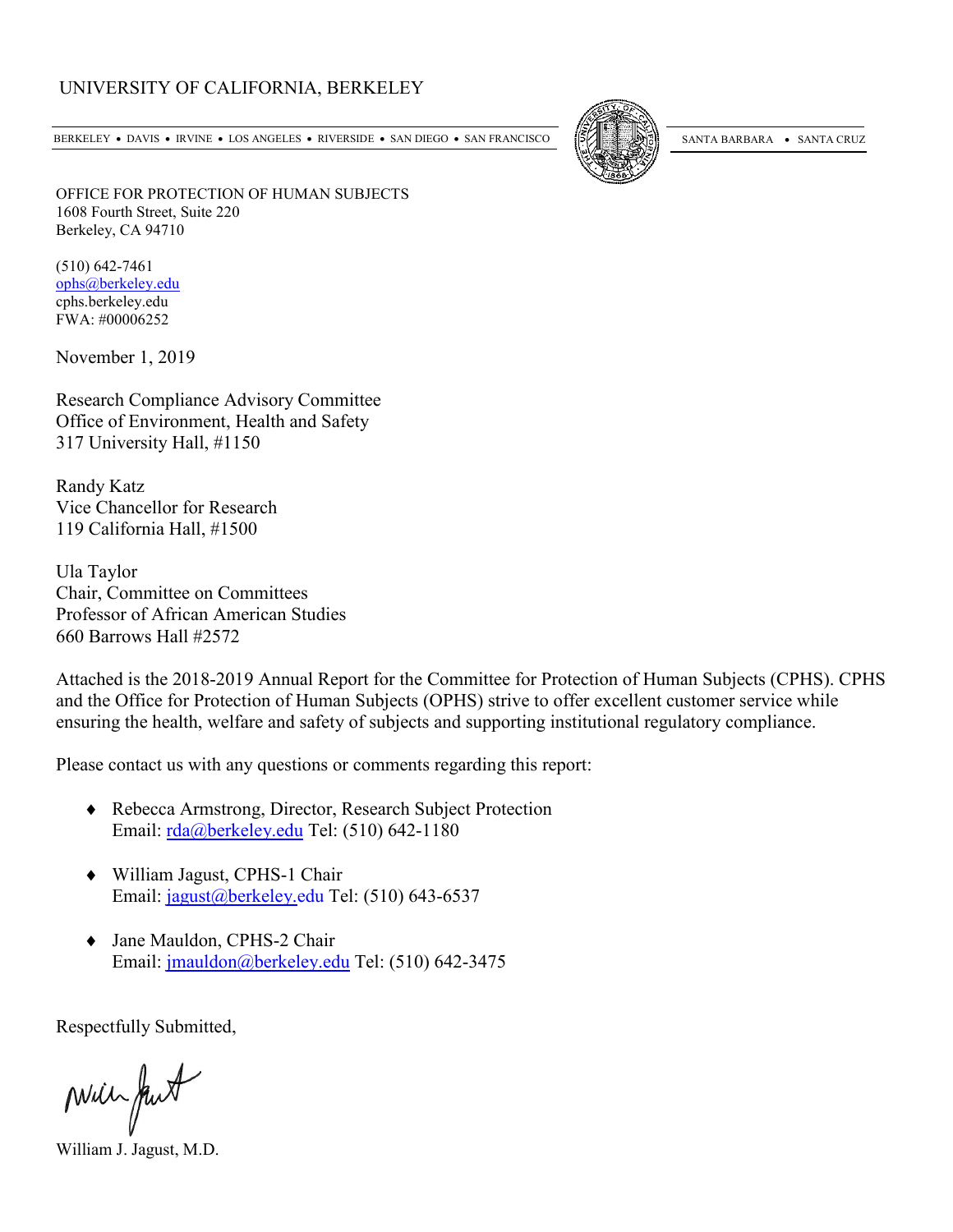Chair, Committee for Protection of Human Subjects (CPHS-I) Professor, School of Public Health and Helen Wills Neuroscience Institute

Sane Manlda

Jane Mauldon, Ph.D. Chair, Committee for Protection of Human Subjects (CPHS-2) Associate Professor, Goldman School of Public Policy

Enc. CPHS Membership Roster 2018-2019

Cc: Patrick Schlesinger, Assistant Vice Chancellor for Research Administration and Compliance Rebecca Armstrong, Director, Research Subject Protection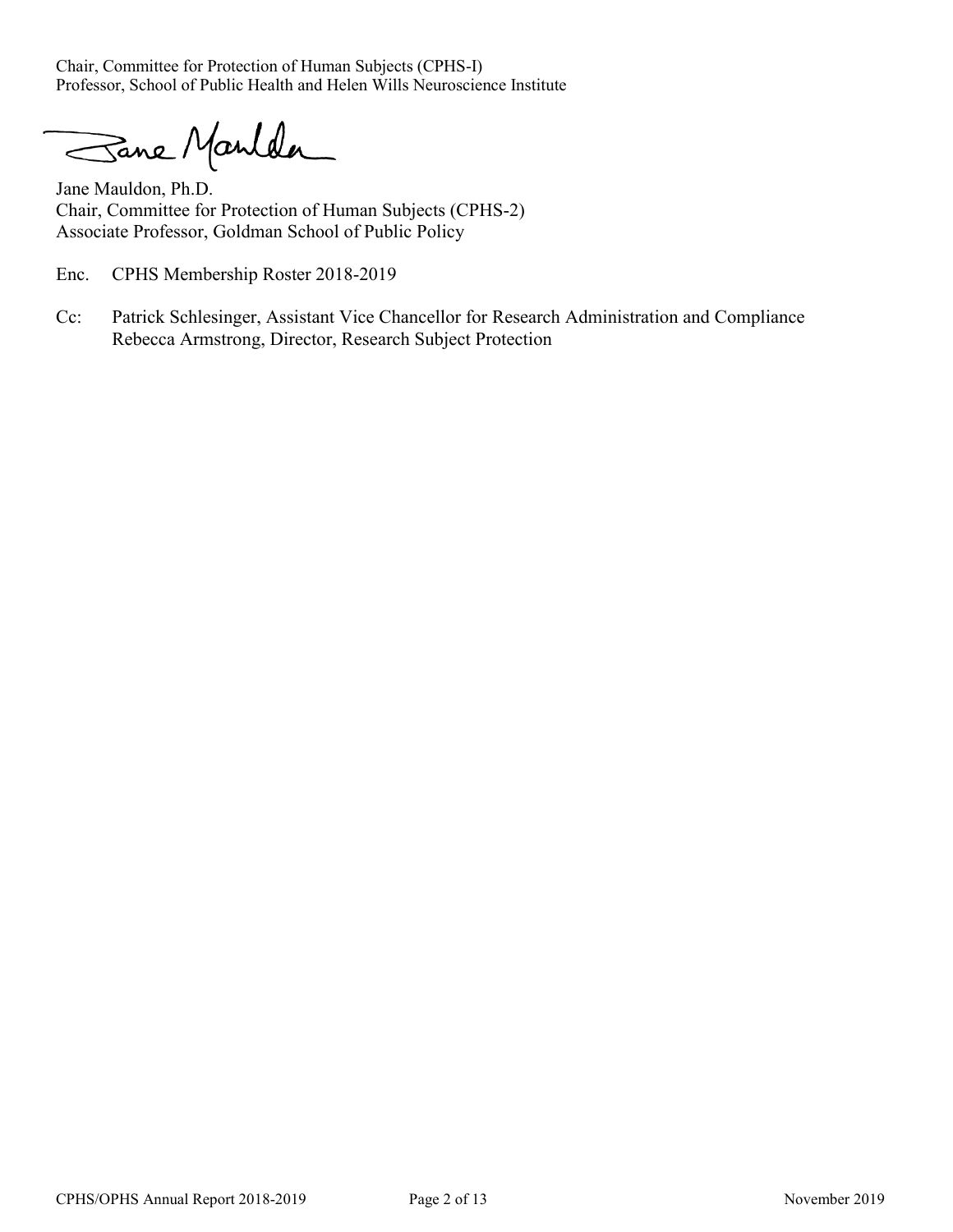# **Report to the Research Compliance Advisory Committee**

# **I. Committee Title and Report Period**

Committee for Protection of Human Subjects - Report for July 1, 2018 - June 30, 2019.

#### **II. Executive Summary**

From July 1, 2018 - June 30, 2019, the Office for Protection of Human Subjects (OPHS) and the Committee for Protection of Human Subjects (CPHS) reviewed and approved 1866 applications, down slightly from the number of applications approved last fiscal year. The number of approvals for new and amendment protocols remained relatively steady while continuing reviews decreased (as expected given regulatory changes) – compared to last year. Noncompliance submissions decreased, and official determinations of "not human subjects research" (NHSR) increased. The number of withdrawn applications was down compared to last year. Due to a continued heavy workload and reduced staff (see below for details), OPHS review turnaround times were up overall (see tables 4 and 5). UC Berkeley research remains primarily social-behaviorally focused, at 75% of total approved submissions. Of the 1866 applications approved, 32.5% of them were federally-funded. During the last fiscal year, UCB researchers utilized a commercial IRB (WIRB) for the first time with one study from the School of Optometry.

Big news in the IRB world over the last year included revisions to DHHS regulations governing human subjects research (45 CFR 46), went into effect on January 21, 2019. Among other changes, the revised regulations (also known as the Common Rule) expanded exempt categories, included new requirements for informed consent, and did away with the annual review requirement for minimal risk research. OPHS Staff were tasked with updating a large number of CPHS Policies & Procedures, guidelines, and webpages in preparation for the revised Common Rule's effective date (see below for the full listing of updated and new documents/resources). Staff also worked with Key Solutions, the software company responsible for CPHS's online application system, eProtocol, to update CPHS's online applications in preparation for the revised regulations. In consultation with the CPHS Executive Committee, OPHS staff developed a transition plan for UC Berkeley's research community and provided instructions and resources on the CPHS website: https://cphs.berkeley.edu.

UC Berkeley continues to take advantage of flexibility afforded by the regulations in terms of nonfederally funded/regulated research. In late 2015, UC Berkeley was the first UC System institution to roll out an exempt category #7. This new category permitted minimal risk, non-federally funded or regulated research studies, which formerly had to be reviewed under expedited level review processes, to now be reviewed under exempt level processes. With the implementation of the revised Common Rule, many of the studies that would have qualified for review under exempt category #7 now qualify under one or more of the revised federal exempt categories. However, there are still circumstances in which a study will not qualify for exempt review under the federal categories but will qualify under the UCB-specific category. Because the revised Common Rule included a new exempt category #7, CPHS renamed the UCB-specific category to category #70. This category continues to benefit researchers in many ways, from filling out a shorter application form to reducing review times. During the 2018-2019 fiscal year, OPHS made 68 new category #7/#70 determinations, saving time for both OPHS staff and for investigators.

The end of the 2018-2019 fiscal year marked some changes in staffing. IRB Coordinator Diana Holt, who had been recalled into a part-time position after retiring in June 2017, permanently retired from OPHS at the end of June 2019. IRB Coordinator Suzanne Stone, who had been working under a parttime contract, became a full time OPHS staff member on 7/1/2019. Other staffing changes that affected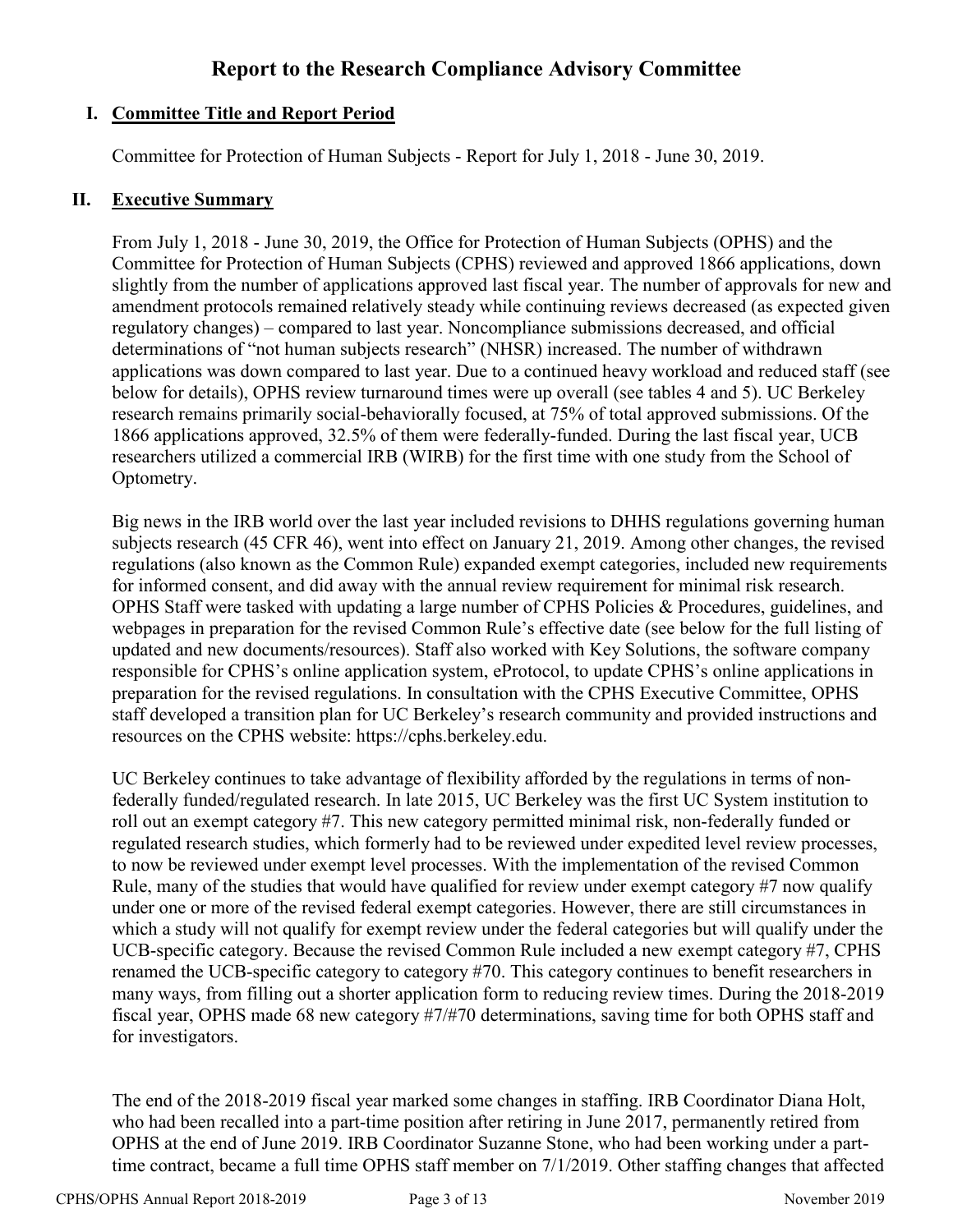OPHS' service in the past year included one staff member's absence due to maternity leave and a second staff member briefly left for a non-UCB position but then returned. In summary, OPHS has operated over the past couple years with a reduced staff, down by 14% (i.e. 1.07 FTE).

#### **III. Committee Membership and Number of Meetings During the Report Period**

The Committee is comprised of two panels, CPHS-1 and CPHS-2. While CPHS-1 tends to review more biomedical research and CPHS-2 reviews more social-behavioral research, both committees may review either type of research. During the '18-'19 fiscal year, CPHS-1 and CPHS-2 each convened 10 times. CPHS-1 had 17 regular members in the fall and 15 in the spring. CPHS-2 had 13 members (the 2018- 2019 CPHS Membership List is attached).

Professor Bill Jagust, MD served as CPHS-1 Chair and Professor Jane Mauldon served as CPHS-2 Chair. Professor Jack Lesch served as CPHS-1 Vice Chair in the fall and Professor Ndola Prata, MD served as CPHS-1 Vice Chair in the spring. Professor Oliver John served as CPHS-2 Vice Chair. OPHS Director Rebecca Armstrong served as a designated CPHS reviewer assisting with the expedited review of minor protocol amendments (e.g., reviewing the addition of funding), continuing review/renewal applications, and deviation reports. OPHS staff were authorized as alternate members for Dr. Armstrong in order to complete IRB review and approval duties, as determined appropriate based on their experience and role in OPHS. Assistant Director Adrienne Tanner served as Dr. Armstrong's alternate at CPHS meetings, as needed.

#### **IV. Summary of Research Protocols Reviewed**

#### **Approvals**

The total human subjects research approval activities for CPHS and OPHS was slightly down as compared to last year at 1866 approvals. New protocol approvals remained steady in comparison to last year, with an increase in exempt determinations and full board approvals and a decrease in expedited approvals. Expedited amendment approvals were down, exempt amendments were up and full board amendments remained steady. Expedited continuing review applications were down by 28 protocols, and full board continuing review applications were down by about 10 protocols. Three-year approvals were first granted in April 2013. In late April 2016, CPHS further extended the standard approval period to 10 years effectively wrapping up six years of granting three-year expedited level approvals. While the revised Common Rule removed the requirement for continuing review of minimal risk research, CPHS decided to maintain 10 year approvals for minimal risk studies (and to implement this approval period for exempt projects which previously had no expiration date) for tracking/data-retention purposes moving forward. Certain exceptions apply including FDA-regulated research, which must be reviewed annually, and industry-sponsored research, which receives a 3-year approval. As we continue to grant 10-year approvals for most minimal risk research, we expect a continuing decrease in minimal risk renewal reviews.

Figure 1 shows the total number of applications approved over the last five years. Table 1 breaks down the applications approved over the same period of time based on the type of submission and level of review. These data exclude cases of potential noncompliance, adverse events, unanticipated problems, administrative actions, and withdrawn submissions, which are discussed later in this document.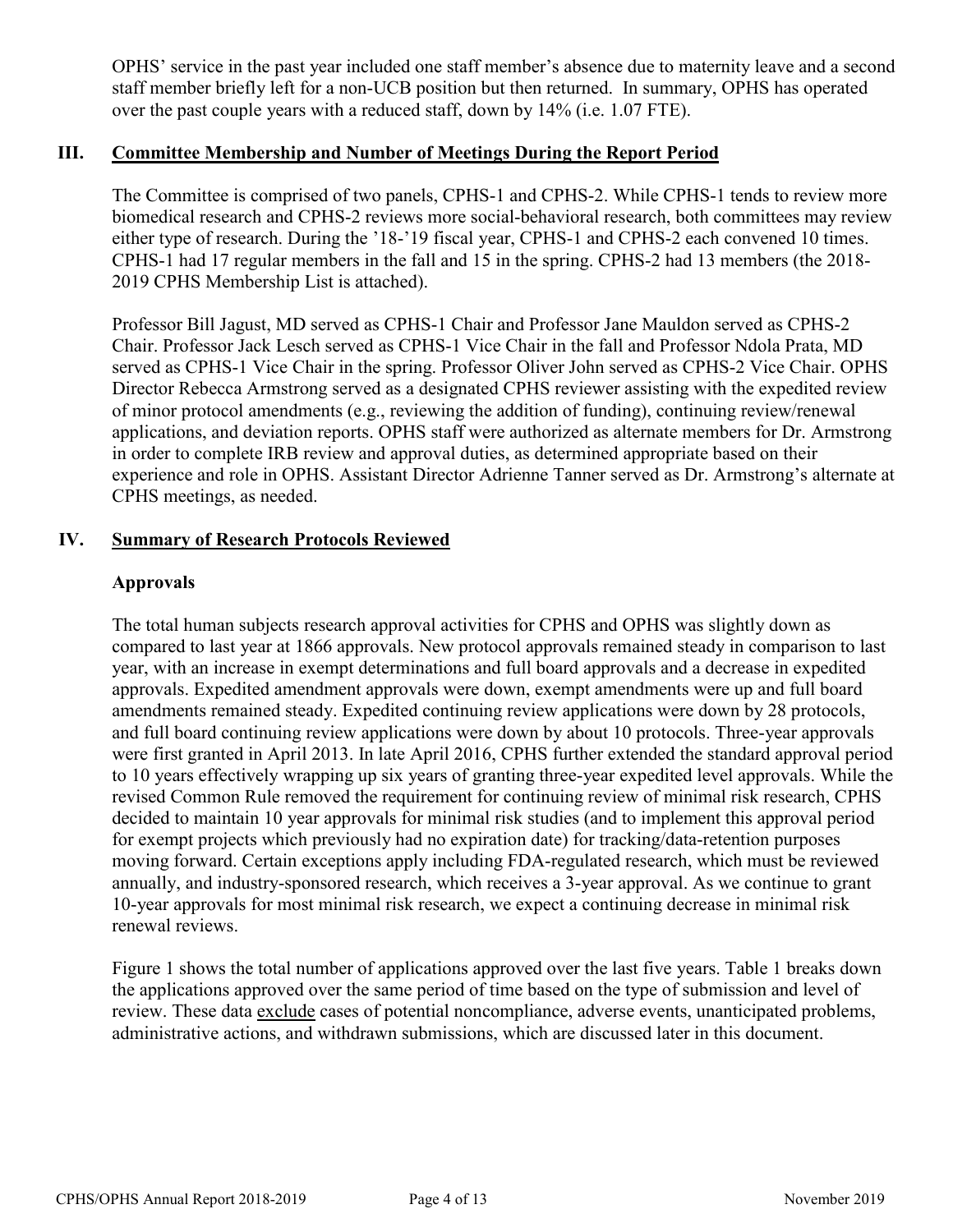

# **Figure 1. Total applications approved over 5 years**

# **TABLE 1. Types of applications approved over 5 years**

| <b>Application Type</b>     | <b>Review Level</b> | 2014-15 | 2015-16 | 2016-17 | 2017-18 | 2018-19 |
|-----------------------------|---------------------|---------|---------|---------|---------|---------|
|                             | Exempt:             | 178     | 200     | 244     | 224     | 258     |
| <b>New</b>                  | Expedited:          | 355     | 290     | 287     | 305     | 260     |
|                             | <b>Full Board:</b>  | 44      | 81      | 55      | 62      | 72      |
|                             | <b>TOTAL</b>        | 577     | 571     | 586     | 591     | 590     |
|                             |                     |         |         |         |         |         |
| Amendment                   | Exempt:             | 116     | 132     | 131     | 137     | 162     |
|                             | Expedited:          | 592     | 661     | 679     | 759     | 737     |
|                             | <b>Full Board:</b>  | 34      | 19      | 13      | 15      | 13      |
|                             | <b>TOTAL</b>        | 742     | 812     | 823     | 911     | 912     |
|                             |                     |         |         |         |         |         |
|                             | Expedited:          | 235     | 260     | 453     | 356     | 339     |
| Continuing<br><b>Review</b> | <b>Full Board:</b>  | 26      | 30      | 33      | 36      | 25      |
|                             | <b>TOTAL</b>        | 261     | 290     | 486     | 392     | 364     |
| <b>Total Activity</b>       |                     | 1580    | 1673    | 1895    | 1894    | 1866    |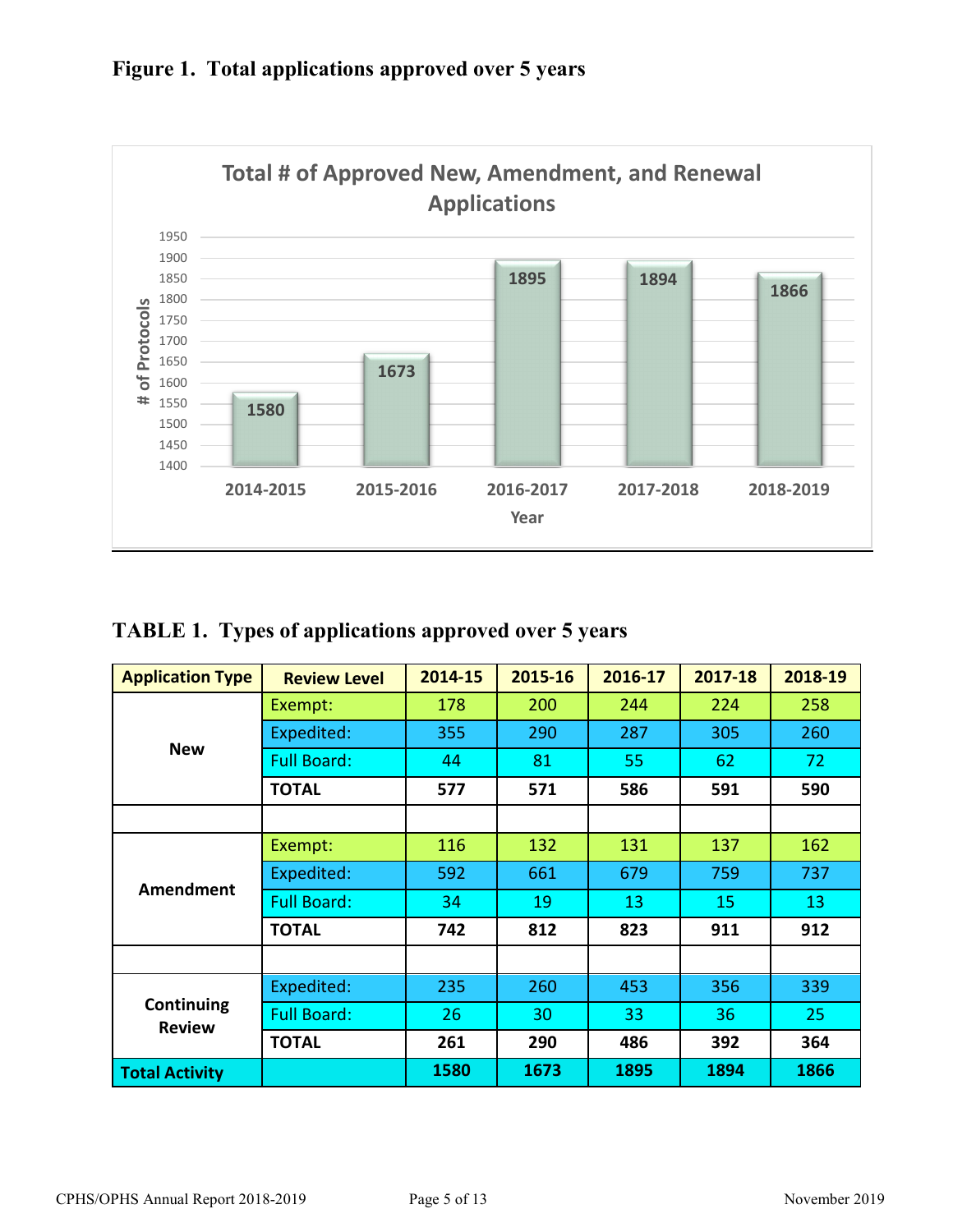#### **Withdrawn applications**

There are times when applications received by CPHS/OPHS are reviewed and then later withdrawn from consideration by the researchers before final approval. The majority of these are new applications, but also include amendments, continuing reviews, and deviation submissions. Table 2 shows applications withdrawn over the last five years by level of review. Out of the 186 applications that were withdrawn this year, 84 were exempt applications, 97 were expedited applications, and 5 were full board applications.

| <b>Reporting Period</b> | 2014-2015 | 2015-2016  | 2016-2017 | 2017-2018 | 2018-2019 |  |
|-------------------------|-----------|------------|-----------|-----------|-----------|--|
|                         |           |            |           |           |           |  |
| Exempt                  | 54        | 75         | 62        | 88        | 84        |  |
| Expedited               | 88        | 96         | 82        | 101       | 97        |  |
| <b>Full Board</b>       | 16        | 19         | 9         | 9         |           |  |
|                         |           |            |           |           |           |  |
| Total:                  | 158       | <i>190</i> | 153       | 198       | 186       |  |

## **TABLE 2. Applications withdrawn by level of review**

#### **Adverse Events and Unanticipated Problems**

There were 5 incidents reported in the last year. The majority of reports were not unanticipated problems involving risks to subjects. Of the reports that were directly related to the research, steps were taken to prevent similar incidents from happening in the future.

#### **Noncompliances**

Whenever a study deviates from the approved protocol, or when activities occur outside of an approval, this is deemed noncompliance and must be reported to CPHS. Most often these are found to be cases of simple noncompliance, such as exceeding the approved total number of subjects. Sixty-two cases of potential noncompliance were reviewed in the last year, none of which were found to be a serious or continuing noncompliance.

#### **TABLE 3. Noncompliance**

| <b>Reporting Period</b> | 2014-2015 | 2015-2016 | 2016-2017 | 2017-2018 | 2018-2019 |
|-------------------------|-----------|-----------|-----------|-----------|-----------|
|                         |           |           |           |           |           |
| Noncompliance cases     | 46        | 54        | 62        | 7۵        |           |

#### **Subject complaints**

OPHS received ten subject complaints this past year, the majority of which were unsubstantiated or the issue was quickly resolved with the Principal Investigator. Several of the aforementioned complaints came in as whistleblower complaints and they are still under investigation.

#### **Administrative actions**

OPHS provides consultation on whether an activity is or is "not human subjects research" (NHSR). At times a journal or sponsor may require an official determination of NHSR. OPHS issued six official NHSR determination letters last year. Many more determinations were issued informally by email through [ophs@berkeley.edu.](mailto:ophs@berkeley.edu)

If a protocol is submitted through eProtocol that is *not* found to meet the threshold definition of human subjects research, OPHS makes a NHSR determination. Last year, 38 determinations were made in eProtocol. The eProtocol system provides a NHSR determination action notification for researchers as proof of determination.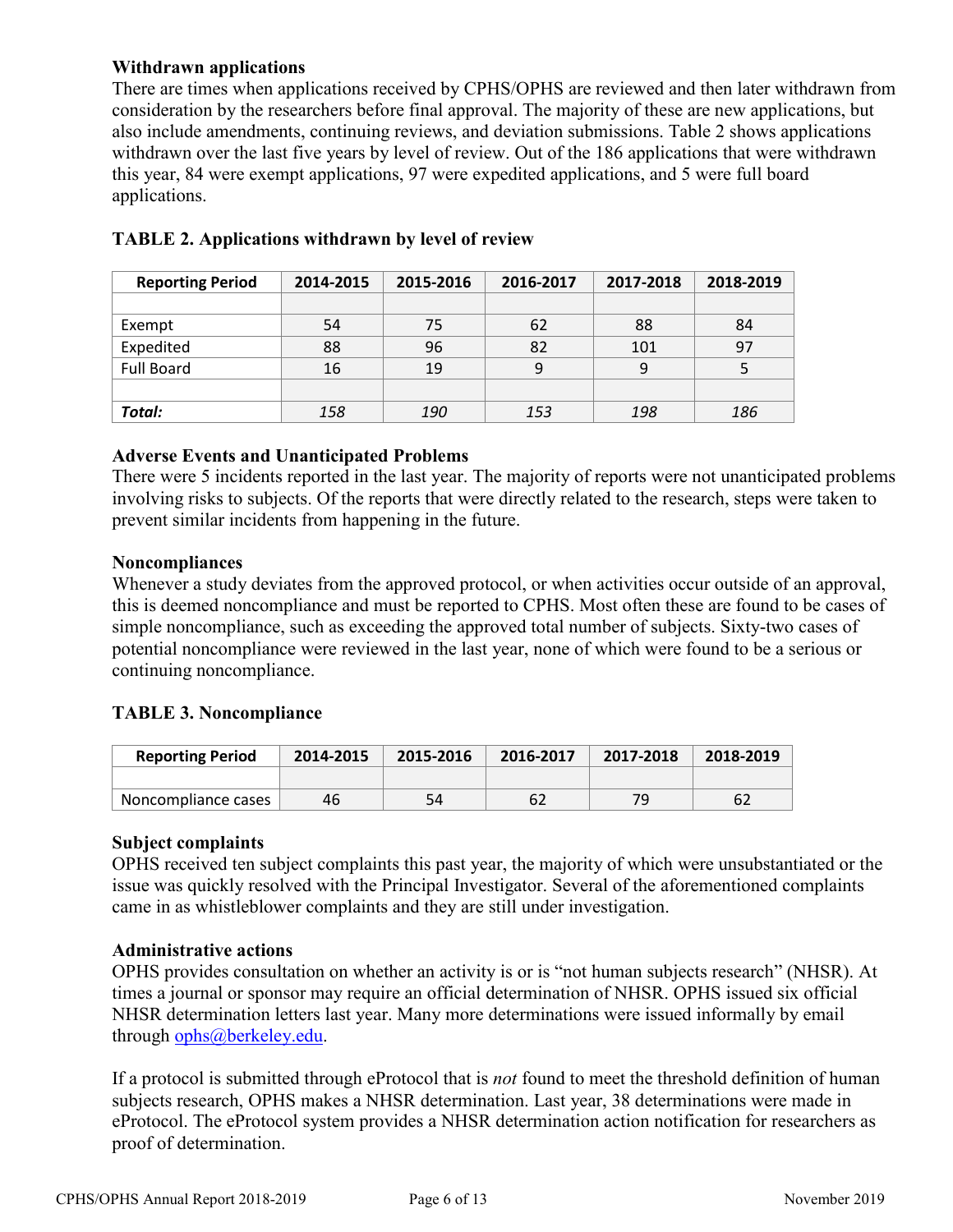#### **IRB Reliances**

OPHS also processes requests for an institution to rely on the IRB review of another. The process helps prevent duplicative IRB reviews of collaborative projects that involve more than one institution. Investigators can make use of the UC System Memorandum of Understanding (MOU) that permits one campus to rely on the IRB review of another. Outside of the UC system, investigators may request that UC Berkeley serve as the IRB of record for a collaborating institution or vice versa. These requests must be reviewed and approved by the OPHS Director. For non-UC collaborations, institutions may enter into Inter-Institutional IRB Authorization Agreements (IIAs), either formally documented with an IIA form or listed on a spreadsheet, depending on protocol specifics.

In addition, during this past year, UCB joined the group known as SMART IRB which is a mechanism by which multiple IRBs can rely on one IRB, known as a sIRB (single IRB). The development of this group, the associated software and processes has been driven by NIH's requirement of sIRB review for multisite, clinical trials. To date, UCB has chosen to use SMART IRB only for qualifying multisite clinical trials and, in doing so, does not serve as the IRB of record.

Over the last fiscal year, UCB entered into 44 new reliances under the UC MOU. UCB was the reviewing campus for 14 of those reliances and the relying campus for 30. Through IIAs for non-UC institutions, UCB entered into 22 new reliances as the relying IRB and approximately 20 as the reviewing IRB.

#### **2018-2019 Turnaround times**

#### *Accuracy of turnaround times data is dependent on the accuracy of the reporting function in eProtocol.*

The tables below show the amount of time (in number of calendar days) that a new application or amendment spent with CPHS/OPHS and the amount of time spent with the investigator(s) between submission and approval. Time spent with CPHS/OPHS includes the time taken to assign the submission to an OPHS analyst, time the analyst spent on the preliminary review, and time spent by the convened IRB or designated reviewer. Time spent with the designated reviewer may take 5-7 days, or longer. Time is measured in calendar days and a value of "0" indicates that action was taken by that party in less than 24 hours. Continuing review turnaround times are not included as they are processed by expiration date.

On the CPHS/OPHS side, turnaround times for this period compared to last period increased slightly over last year for all application types. (We focus here on the median values – see table below.)

Days spent with CPHS/OPHS for new submissions went up 1 day for exemptions, up 6 days for expedited protocols, and went up 10 days for full board applications. Days with investigators (not under CPHS/OPHS control) went down slightly for exempt protocols and up for full board and expedited applications.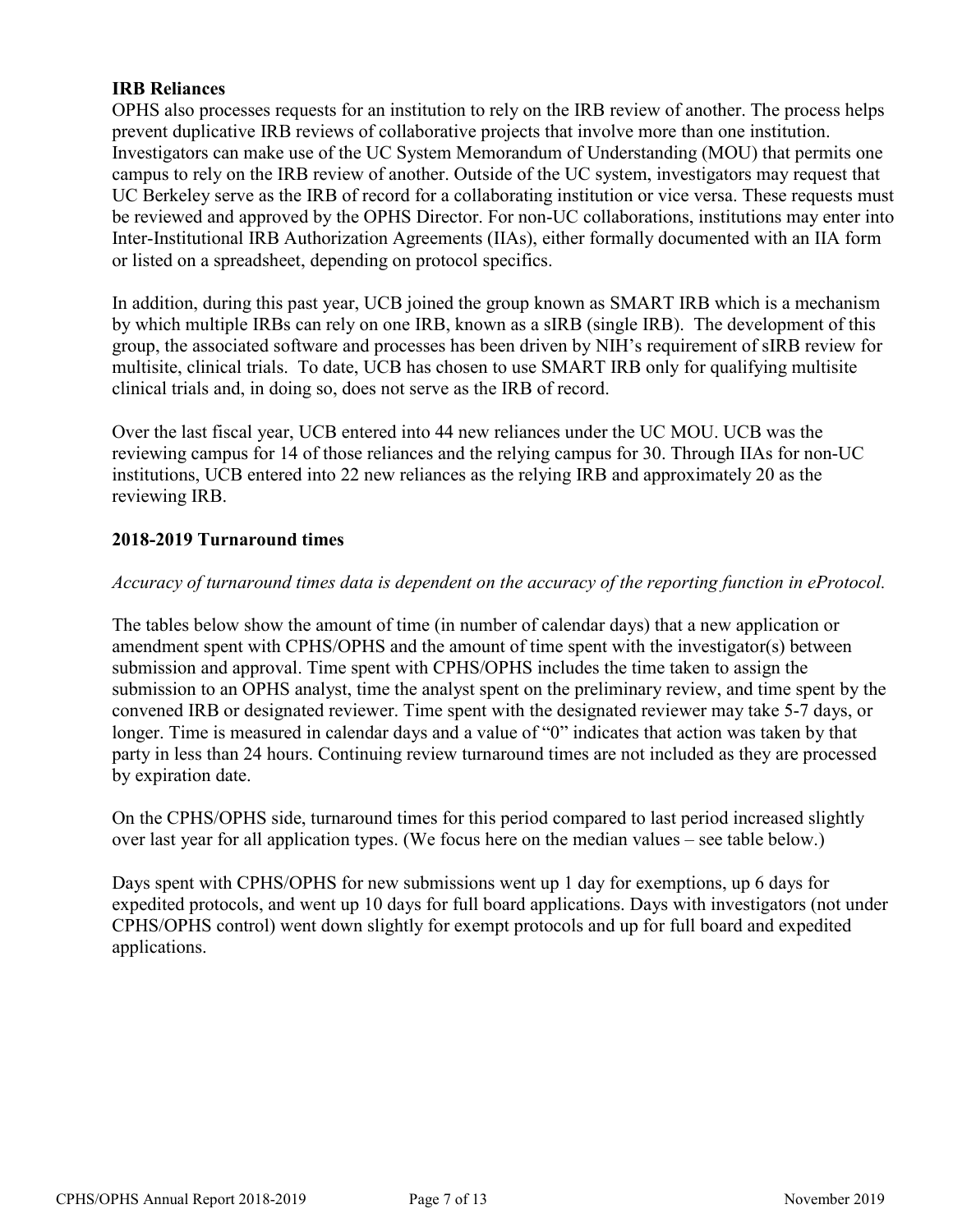| <b>Application</b><br><b>Type</b> |           | <b>Calendar Days with CPHS/OPHS</b> |                         |          |                         | <b>Calendar Days with</b><br>Investigator(s) |          |          |          |
|-----------------------------------|-----------|-------------------------------------|-------------------------|----------|-------------------------|----------------------------------------------|----------|----------|----------|
|                                   |           | 2015-16                             | 2016-17                 | 2017-18  | 2018-19                 | 2015-16                                      | 2016-17  | 2017-18  | 2018-19  |
|                                   | Range     | 0 to 62                             | 0 to 47                 | 0 to 50  | 1 to 48                 | 0 to 217                                     | 0 to 159 | 0 to 216 | 0 to 176 |
|                                   | Median    | 11                                  | 17                      | 12       | 13                      | 9                                            | 6        | 5        | 4        |
| <b>Exempt</b>                     | Average   | 13                                  | 17                      | 13       | 14                      | 18                                           | 13       | 12       | 11       |
|                                   | Protocol# | 200                                 | 244                     | 224      | 258                     |                                              |          |          |          |
|                                   | Range     | 0 to 229                            | 3 to 130                | 3 to 124 | 4 to 188                | 0 to 242                                     | 0 to 206 | 0 to 234 | 0 to 98  |
|                                   | Median    | 46                                  | 42                      | 33       | 39                      | 14                                           | 10       | 12       | 14       |
| <b>Expedited</b>                  | Average   | 47                                  | 44                      | 36       | 40                      | 26                                           | 18       | 23       | 20       |
|                                   | Protocol# | 290                                 | 287                     | 305      | 260                     |                                              |          |          |          |
| <b>Full Board</b>                 | Range     | 11 to 83                            | 19 <sub>to</sub><br>141 | 10 to 95 | 18 <sub>to</sub><br>130 | 0 to 217                                     | 0 to 178 | 0 to 103 | 0 to 124 |
|                                   | Median    | 40                                  | 38                      | 41       | 51                      | 22                                           | 16       | 13       | 18       |
|                                   | Average   | 42                                  | 45                      | 44       | 52                      | 32                                           | 29       | 21       | 28       |
|                                   | Protocol# | 81                                  | 55                      | 62       | 72                      |                                              |          |          |          |

**Table 4. Turnaround times for new protocols (in number of calendar days)**

On the CPHS/OPHS side, turnaround times for amendments went down 1 day for exempt protocols, up 1 day for expedited protocols, and up 8 days for full board protocols. Turnaround times on the investigator side remained steady across all application types. Note: multiple factors impact whether an amendment to a full board protocol goes through full committee review. If an amendment is minor, it may be reviewed at the expedited level. eProtocol reports, however, do not always capture these nuances.

| <b>Application</b><br><b>Type</b> |               | <b>Calendar Days with CPHS/OPHS</b> |                |         |                | <b>Calendar Days with Investigator(s)</b> |              |                |                |
|-----------------------------------|---------------|-------------------------------------|----------------|---------|----------------|-------------------------------------------|--------------|----------------|----------------|
|                                   |               | 2015-16                             | 2016-17        | 2017-18 | 2018-19        | 2015-16                                   | 2016-17      | 2017-18        | 2018-19        |
|                                   | Range         | 0 to 56                             | $0$ to 29      | 0 to 67 | 0 to 27        | 0 to 176                                  | 0 to 223     | 0 to 56        | 0 to 131       |
|                                   | <b>Median</b> | 4                                   | 5              | 4       | 3              | $\mathbf{1}$                              | $\mathbf{0}$ | $\mathbf{0}$   | $\Omega$       |
| <b>Exempt</b>                     | Average       | 5                                   | 7              | 6       | 5              | 9                                         | 5            | $\overline{4}$ | $\overline{4}$ |
|                                   | Protocol#     | 132                                 | 131            | 137     | 162            |                                           |              |                |                |
|                                   | Range         | 0 to 78                             | 0 to 73        | 0 to 66 | 0 to 106       | 0 to 308                                  | 0 to 228     | 0 to 155       | 0 to 166       |
|                                   | <b>Median</b> | $\overline{7}$                      | 8              | 6       | $\overline{7}$ | $\mathbf{0}$                              | $\mathbf{0}$ | $\mathbf{0}$   | $\mathbf 0$    |
| <b>Expedited</b>                  | Average       | 11                                  | 11             | 9       | 10             | 7                                         | 5            | 5              | $\overline{4}$ |
|                                   | Protocol#     | 661                                 | 679            | 759     | 737            |                                           |              |                |                |
|                                   | Range         | 0 to 41                             | 0 to 72        | 0 to 84 | 0 to 61        | 0 to 41                                   | 0 to 63      | 0 to 169       | 0 to 143       |
|                                   | <b>Median</b> | $\overline{7}$                      | $\overline{7}$ | 12      | 16             | $\Omega$                                  | $\mathbf{0}$ | $\mathbf{1}$   | $\mathbf{1}$   |
| Full Board*                       | Average       | 10                                  | 14             | 15      | 10             | $\overline{4}$                            | 5            | 6              | $\overline{7}$ |
|                                   | Protocol#     | 19                                  | 13             | 15      | 13             |                                           |              |                |                |

**Table 5. Turnaround times for amendments (in number of calendar days)**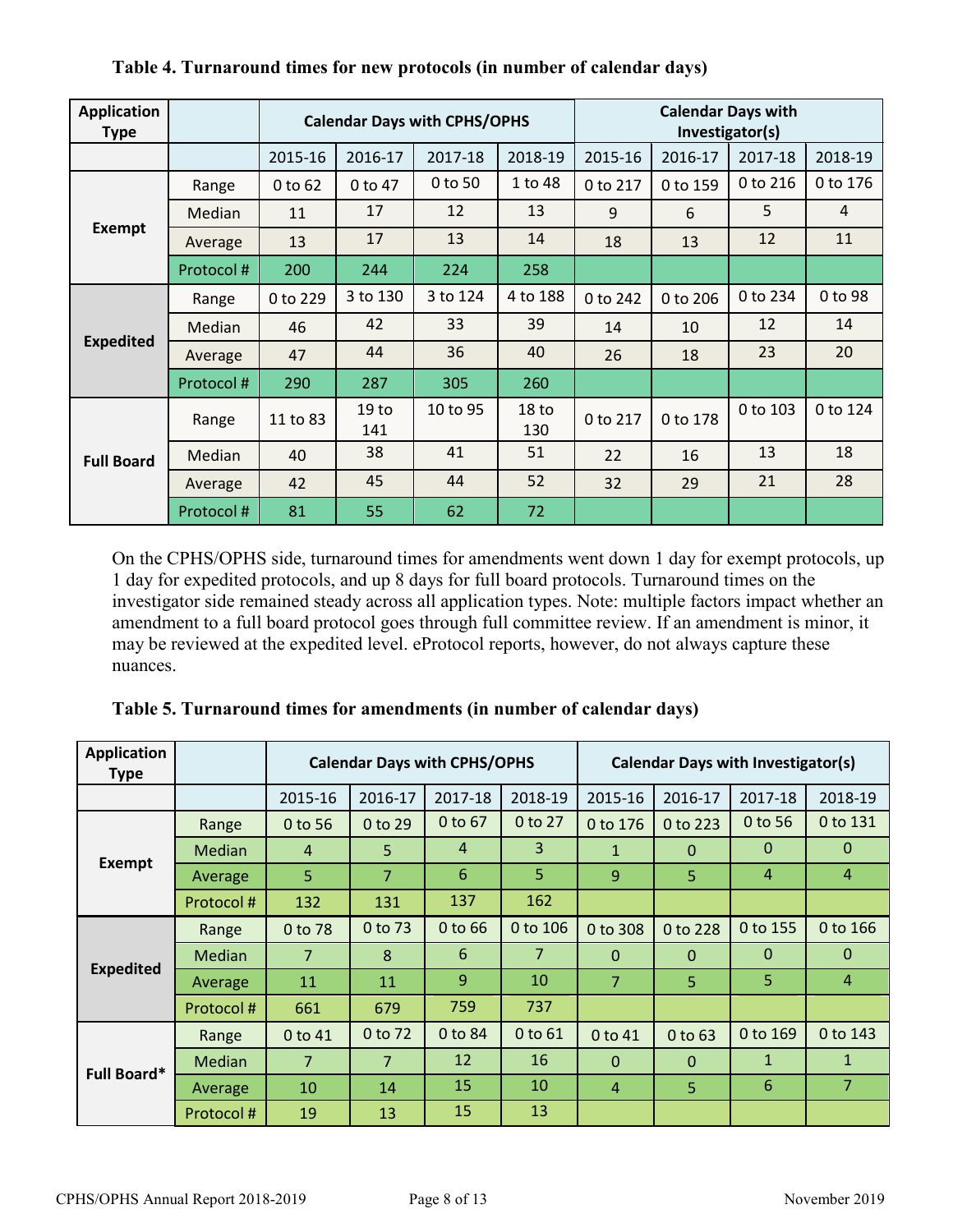#### **Details for 2018-2019 research**

The below information has remained relatively consistent across the last several years.

- *Social-behavioral vs. biomedical research:* 75% of protocols (new and continuing review applications) approved were for social-behavioral research.
- *International research:* 22.5% of the protocols reviewed and approved included international sites.
- *Federally funded research:* 32.5% of the protocols reviewed and approved indicated that they were supported by federal funds.
- *Research with vulnerable subject populations:* 38.5% of the protocols reviewed and approved included at least one vulnerable population. Economically and educationally disadvantaged subject populations are often present in the same study.

#### **V. New Laws, Regulations, and Standards**

#### **Revised Common Rule**

Changes to regulations governing human subjects research, as outlined in the Common Rule, 45 CFR 46, were published in the [Federal Register](https://www.hhs.gov/ohrp/regulations-and-policy/regulations/finalized-revisions-common-rule/index.html) in January 2017. These amended rules are the first significant changes to human subjects regulations since 1991.

The rule changes were originally scheduled to take effect on January 19, 2018, but were delayed until July 19, 2018. Based on feedback from the research compliance community, the rule was modified to permit implementation of a few aspects of the changes but full implementation was further delayed until January 21, 2019. On January 21, 2019, the revised Common Rule (also known as the 2018 Common Rule requirements) went into effect. As noted in the Executive Summary above, major changes included new/expanded exempt categories, new informed consent requirements, and the elimination of the continuing review requirement for minimal risk research. See the following overview page on the CPHS website for more information:<https://cphs.berkeley.edu/guide/commonrule.html>

Overall, given the flexibility CPHS/OPHS had already implemented in our policies and procedures, most investigators experienced little change in the conduct of their research and this transition was seamless for them. The biggest impact of this regulatory change was on the staff in ensuring all documentation about the conduct of human subjects research was revised, current, and available to the research community.

#### **FDA guidance on the Impact of the Revised Common Rule**

On 10/12/18, FDA released the following guidance: *[Impact of Certain Provisions of the Revised](https://www.fda.gov/regulatory-information/search-fda-guidance-documents/impact-certain-provisions-revised-common-rule-fda-regulated-clinical-investigations)  [Common Rule on FDA-Regulated Clinical Investigations](https://www.fda.gov/regulatory-information/search-fda-guidance-documents/impact-certain-provisions-revised-common-rule-fda-regulated-clinical-investigations)*

For studies that fall under the purview of both regulations (e.g., the trial is supported by HHS and involves an FDA-regulated product), the agency states that, "where the regulations differ, the regulations that offer the greater protection to human subjects should be followed."

#### **NIH's Revised Clinical Trial Policies**

Implementation of New NIH Clinical Trial Definition and Procedures:

In 2014, NIH began a multi-faceted effort to enhance the quality, relevance, feasibility, and transparency of NIH-funded clinical trials. A key element of these stewardship reforms was the development of a clearer, more comprehensive definition of clinical trial. Currently, the NIH clinical trial definition is: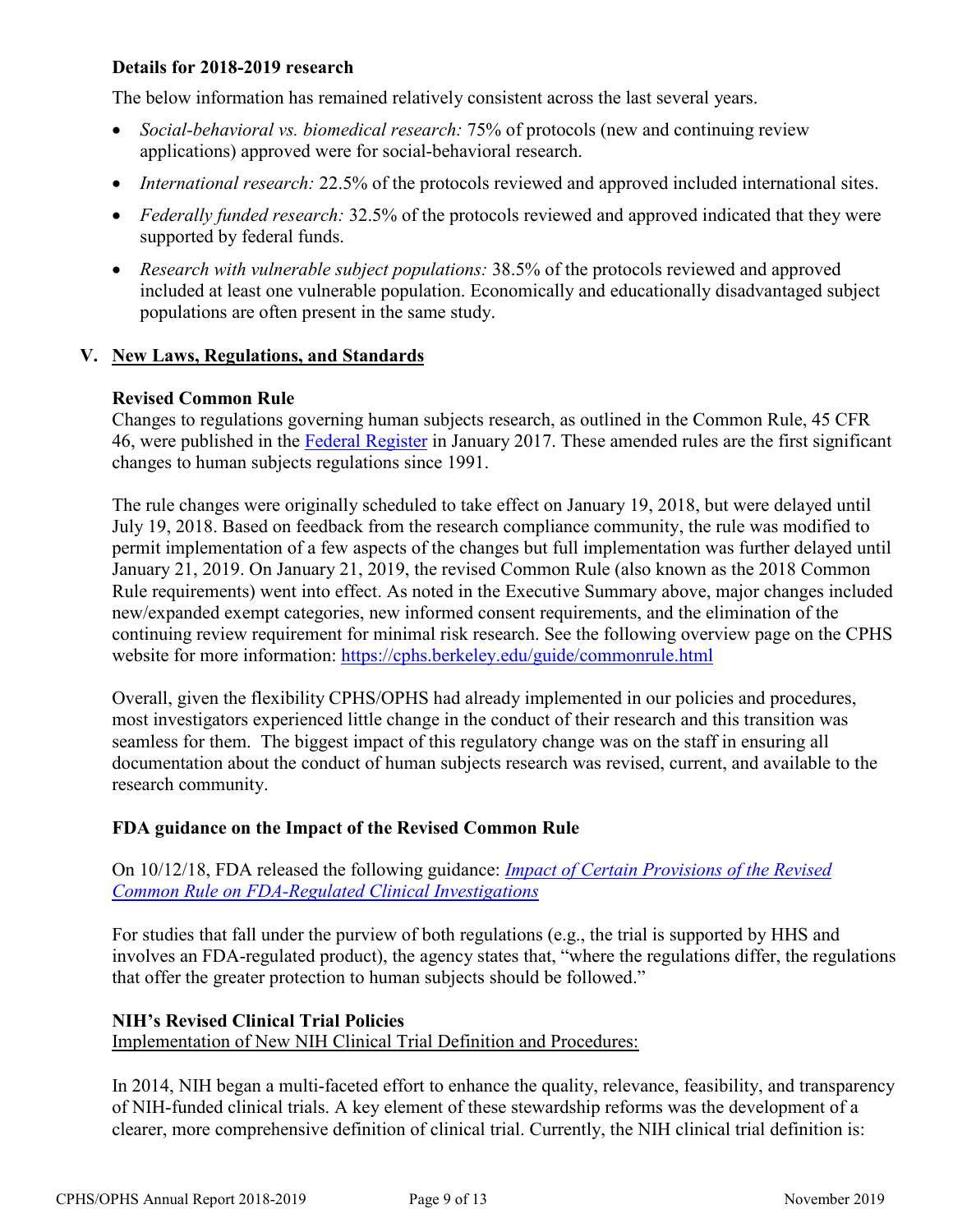*A research study in which one or more human subjects are prospectively assigned to one or more interventions (which may include placebo or other control) to evaluate the effects of those interventions on health-related biomedical or behavioral outcomes [\(https://grants.nih.gov/policy/clinical](https://grants.nih.gov/policy/clinical-trials/definition.htm)[trials/definition.htm](https://grants.nih.gov/policy/clinical-trials/definition.htm) ).*

The revision is designed to make the distinction between clinical trials and clinical research studies clearer and to enhance the precision of the information NIH collects, tracks, and reports on clinical trials.

All NIH applications proposing clinical trials that are submitted on or after 1/25/2018 must be submitted under a funding opportunity announcement (FOA) designated specifically for clinical trials.

On July 20, 2018, [NIH issued a notice on Delayed Enforcement and Short-Term Flexibilities for Some](https://grants.nih.gov/grants/guide/notice-files/NOT-OD-18-212.html)  [Requirements Affecting Prospective Basic Science Studies Involving Human Participants](https://grants.nih.gov/grants/guide/notice-files/NOT-OD-18-212.html) (NOT-OD-18- 212). There is concern among the research community that the NIH clinical trial case studies broadened the agency's definition of "clinical trial" to include basic science studies involving human participants. NIH, in response, has released this notice (NOT-OD-18-212), which delays enforcement of registration and reporting policies for prospective basic science studies involving human participants under NIH Policy on the Dissemination of NIH-Funded Clinical Trial Information (NOT-OD-16-149). Per the notice, "through September 24, 2019, NIH will continue to expect registration and reporting for prospective basic science studies involving human participants, with additional flexibility to allow reporting on existing basic science portals, with the expectation that data will eventually be transported to ClinicalTrials.gov."

#### **General Data Protection Regulation (GDPR)**

GDPR was approved by the EU Parliament on April 14, 2016, replacing and repealing the Data Protection Directive 95/46/EU, and intends to strengthen and unify data protection for all individuals within the European Economic Area (EEA). Effective May 25, 2018, any research that involves subjects located in the EEA must comply with GDPR or face heavy penalties (up to 20 million Euros or 4% global revenues).

Among other requirements, GDPR stipulates that personal data must be processed pursuant to a lawful basis, collected for legitimate purposes, limited to what is necessary, and kept in a secure form permitting identification for no longer than necessary. Subjects must give free and informed consent for the collection/use of their personally identifiable information, and must be given the right to withdraw consent at any time. See the following website for additional information: https://gdpr-info.eu/

OPHS created a guidance page for the UC Berkeley research community: <https://cphs.berkeley.edu/guide/gdpr.html>

#### **Marijuana Research**

Proposition 64, the initiative that legalized adult-use marijuana under state law, but which did not alter federal law in this area, has raised questions in regards to policies related to marijuana and industrial hemp research conducted at the UC. In response, UCOP has created an updated guidance document on Conducting Marijuana Research [at the University of California, published July 24, 2018.](https://researchmemos.ucop.edu/index.php/site/memoDetail/memo_id/RPAC-18-01) As before, this document affirms that UC research remains subject to the same federal laws and regulations as before the passage of Proposition 64.

#### **VI. New or Modified Campus Procedures and Programs**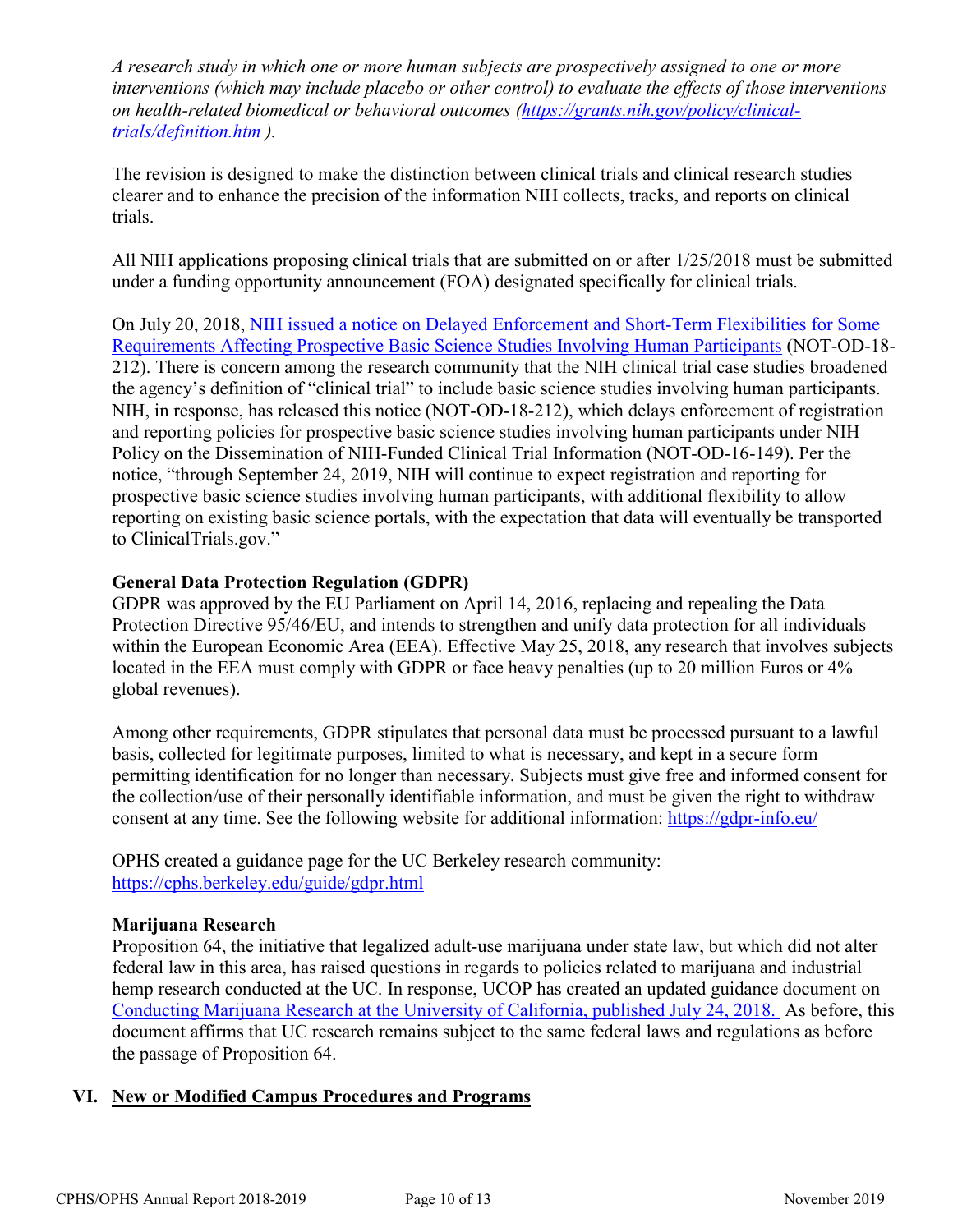OPHS staff updated and/or created a large amount of content on [http://cphs.berkeley.edu](http://cphs.berkeley.edu/) over the last fiscal year to aid investigators and research participants alike. Many of these updates were made in response to the revised Common Rule:

## **CPHS Guidelines**

OPHS and CPHS updated the following guidelines for investigators:

- Child [Assent and Parent Permission](https://cphs.berkeley.edu/assent_permission.pdf)
- Engagement [in Human Subjects Research](https://cphs.berkeley.edu/engagement.pdf)
- [Exempt Research](https://cphs.berkeley.edu/exempt.pdf)
- HIPAA [and Human Subjects Research](https://cphs.berkeley.edu/hipaa.pdf)
- [Informed Consent](https://cphs.berkeley.edu/informedconsent.html)
- Secondary [Analysis of Existing Data](https://cphs.berkeley.edu/secondarydata.pdf)

OPHS and CPHS developed the following new guidelines:

• [Certificate of Confidentiality](https://cphs.berkeley.edu/coc.pdf)

#### **CPHS Policies and Procedures**

OPHS and CPHS updated the following policies:

- [Signatory Authority](https://cphs.berkeley.edu/policies_procedures/2019/ga105.pdf)
- [Determination of Exemption](https://cphs.berkeley.edu/policies_procedures/2019/fo302.pdf)
- **IRB Meeting Administration**
- [Initial Review](https://cphs.berkeley.edu/policies_procedures/rr401.pdf)
- [Expedited Review](https://cphs.berkeley.edu/policies_procedures/2019/rr402.pdf)
- [Continuing Review](https://cphs.berkeley.edu/policies_procedures/2019/rr403.pdf)
- [Monitoring Ongoing Research](https://cphs.berkeley.edu/policies_procedures/2019/rr405.pdf)
- [Categories of Action](https://cphs.berkeley.edu/policies_procedures/2019/rr407.pdf)
- [Intrainstitutional Communication](https://cphs.berkeley.edu/policies_procedures/2019/co602.pdf)
- [General Requirements and Documentation](https://cphs.berkeley.edu/policies_procedures/2019/ic701.pdf)
- [Waivers of Informed Consent](https://cphs.berkeley.edu/policies_procedures/2019/ic702.pdf)
- [Assent and Parent/Guardian Permission](https://cphs.berkeley.edu/policies_procedures/2019/ic703.pdf)

#### **CPHS Checklists and Worksheets**

OPHS and CPHS updated the following checklists and worksheets:

- [Criteria for IRB Approval of Research](https://cphs.berkeley.edu/checklists_worksheets/approval.pdf)
- [Informed Consent Checklist](https://cphs.berkeley.edu/checklists_worksheets/consent.pdf)
- [Waiver of Child Assent](https://cphs.berkeley.edu/checklists_worksheets/waiveassent.pdf)
- [Waiver of One or More Elements of Informed Consent](https://cphs.berkeley.edu/checklists_worksheets/waiveconsent.pdf)
- [Waiver of Parent or Guardian Permission](https://cphs.berkeley.edu/checklists_worksheets/waivepermiss.pdf)
- [Waiver of Requirement for Documented Consent](https://cphs.berkeley.edu/checklists_worksheets/waivedoc.pdf)

#### **CPHS Website**

- OPHS Staff created a webpage to explain changes associated with the revised Common Rule (45 CFR 46), UCB's transition process, and related links: <https://cphs.berkeley.edu/guide/commonrule.html>
- "What Needs CPHS/OPHS Review" was updated to account for changes associated with the revised Common Rule:<https://cphs.berkeley.edu/review.html>
- The OPHS/CPHS glossary was updated to account for modified definitions associated with the revised Common Rule:<https://cphs.berkeley.edu/glossary.html>
- With the revised Common Rule, CPHS/OPHS changed "Exempt Category 7" to "Exempt Category" 70." The related quick guide was updated:<https://cphs.berkeley.edu/guide/exemptcategory70.html>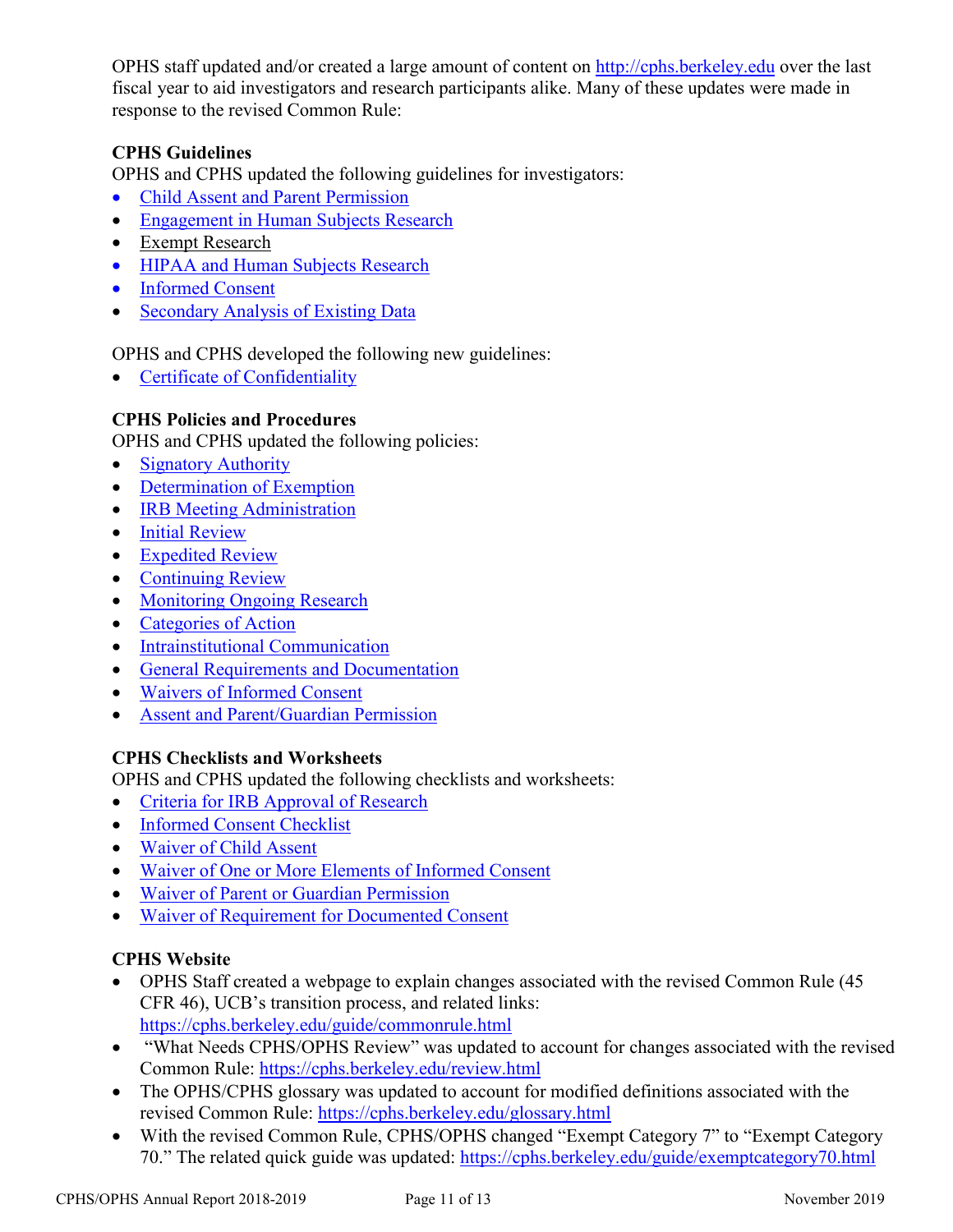- The "Ten-Year Approval" quick guide was updated to account for changes associated with the revised Common Rule:<https://cphs.berkeley.edu/guide/tenyear.html>
- OPHS Staff created a guidance page [on the General Data Protection Regulation \(GDPR\)](https://cphs.berkeley.edu/guide/gdpr.html) as well as related [consent template language.](https://cphs.berkeley.edu/guide/gdpr_consent.docx)
- CPHS published a Fall 2018 newsletter with information on the updated Common Rule: <https://cphs.berkeley.edu/newsletter/2018fall.pdf>

#### **VII. Agency Inspections and Enforcement Actions**

No inspections took place between 7/1/18 and 6/30/19.

#### **VIII. Education and Outreach**

#### **Education of UCB's research community**

OPHS conducted 5 training sessions for the research community in the past year, down from last year's 11 presentations. The drop in presentations was due to the continuing reduced staffing level and a subsequent lack of availability to prepare, travel to campus, and give presentations. However, OPHS combined presentation requests in order to reach as many investigators as possible. See a breakdown of presentations by unit in the below table.

#### **Table 6. Education Outreach**

| <b>College/School/Department</b>                    | # of Presentations |  |  |
|-----------------------------------------------------|--------------------|--|--|
| Blum Center for Developing Economies                |                    |  |  |
| Graduate Student Workshop (combined group)          |                    |  |  |
| McNair Scholars/SURF/Haas Scholars (combined group) |                    |  |  |
| Optometry                                           |                    |  |  |
| School of Public Health (combined group)            |                    |  |  |

#### **Educational and Professional Staff Development**

OPHS staff participated in the following webinars:

- PRIM&R, "When SBER Involves Drugs and Devices: Cases to Clarify FDA Oversight," September 2018
- PRIM&R, "Data Sharing in SBER: Balancing Transparency and Human Research Protections," May 2019
- PRIM&R, "Wearing Multiple Hats in Your Research Compliance Program," May 2019
- PRIM&R, "Expectation vs. Reality: Reporting Obligations to the IRB," June 2019
- PRIM&R, SBER Network Virtual Roundtable, "Postapproval Monitoring: Ideas for What to Do Instead of Continuing Review," June 2019

In August 2018, OPHS Assistant Director Adrienne Tanner attended the UCOP-sponsored People Management Conference hosted by UCLA.

In October 2018, OPHS staff members Sarah Donnelly and Carrie Des Roches attended PRIM&R's IRB Administrator Boot Camp in Chicago.